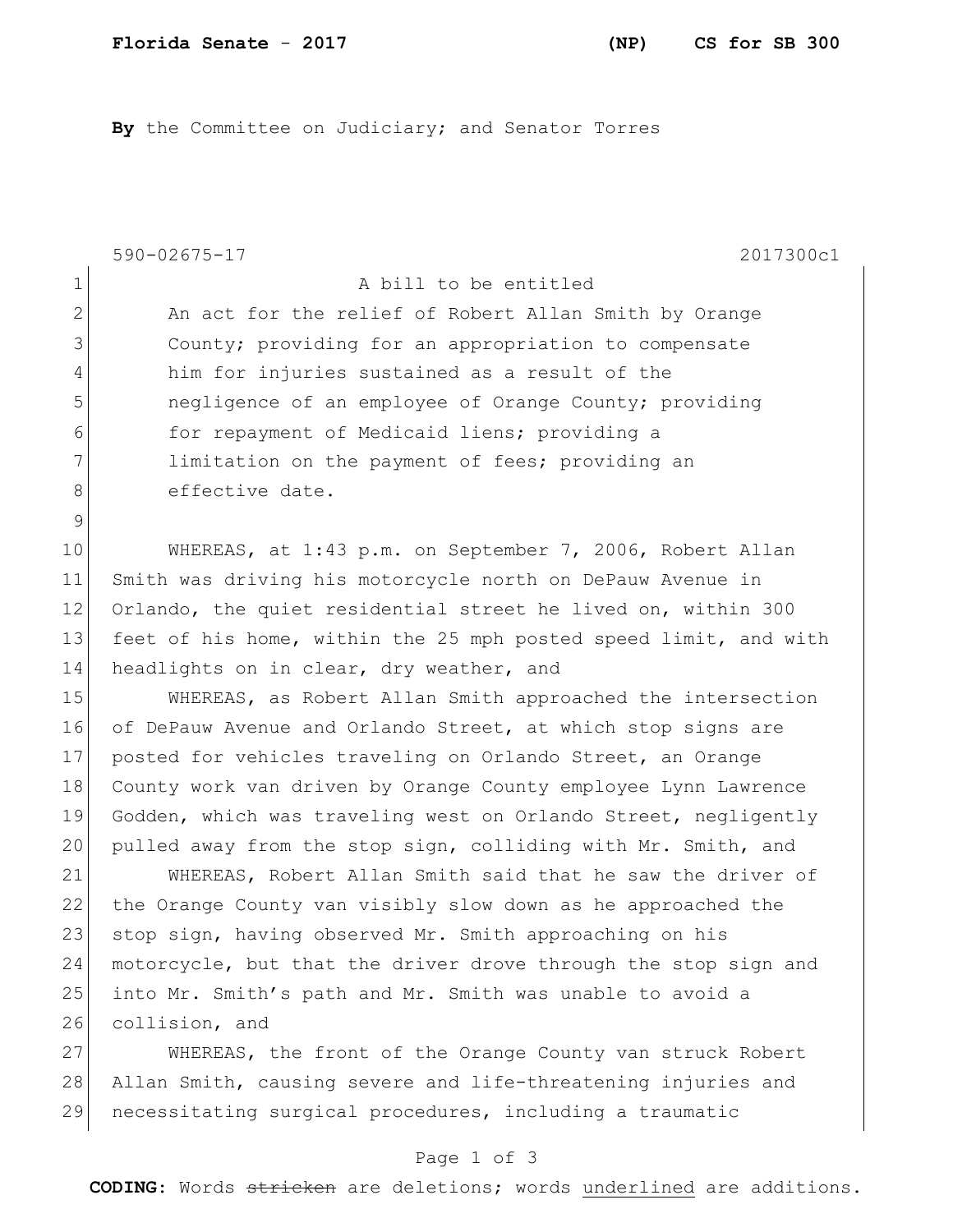590-02675-17 2017300c1 30 amputation of his right leg above his knee, and 31 WHEREAS, Robert Allan Smith also suffered a badly fractured 32 lower left leg with internal fixation, a broken pelvis and 33 sacrum with internal fixation, and damage to the rectum and 34 internal organs, which required a laparotomy, and 35 WHEREAS, the Orange County employee testified that he 36 observed Robert Allan Smith's motorcycle as he approached the 37 intersection, but he erroneously believed that it was heading 38 away from him, though there was no evidence to support this 39 claim, and that he was looking to his right, away from  $Mr$ . 40 Smith, when he entered the intersection, and 41 WHEREAS, the Orange County employee was issued a citation 42 by the Orlando Police Department for failure to yield from a 43 stop sign, and 44 WHEREAS, after finding for Robert Allan Smith and against 45 Orange County in a civil jury trial, the jury in the case 46 determined that Mr. Smith's future medical expenses totaled 47 \$2.376 million over 40 years and that his past medical expenses 48 and lost wages totaled \$688,807.37, and awarded him \$1,749,978 49 in damages for past and future pain and suffering, for a total 50 award of \$4,814,785.37, and 51 WHEREAS, after the total award was reduced by amounts for 52 comparative negligence and Medicaid and Veteran's Administration 53 setoffs, a final judgment was entered against Orange County on 54 November 27, 2012, in the amount of \$2,913,536.09, and 55 WHEREAS, Orange County has paid Robert Allan Smith \$100,000 56 pursuant to the statutory limits of liability set forth in s. 57 768.28, Florida Statutes, which were in effect at the time that 58 Mr. Smith's claim arose, leaving a remaining unpaid balance of

## Page 2 of 3

**CODING**: Words stricken are deletions; words underlined are additions.